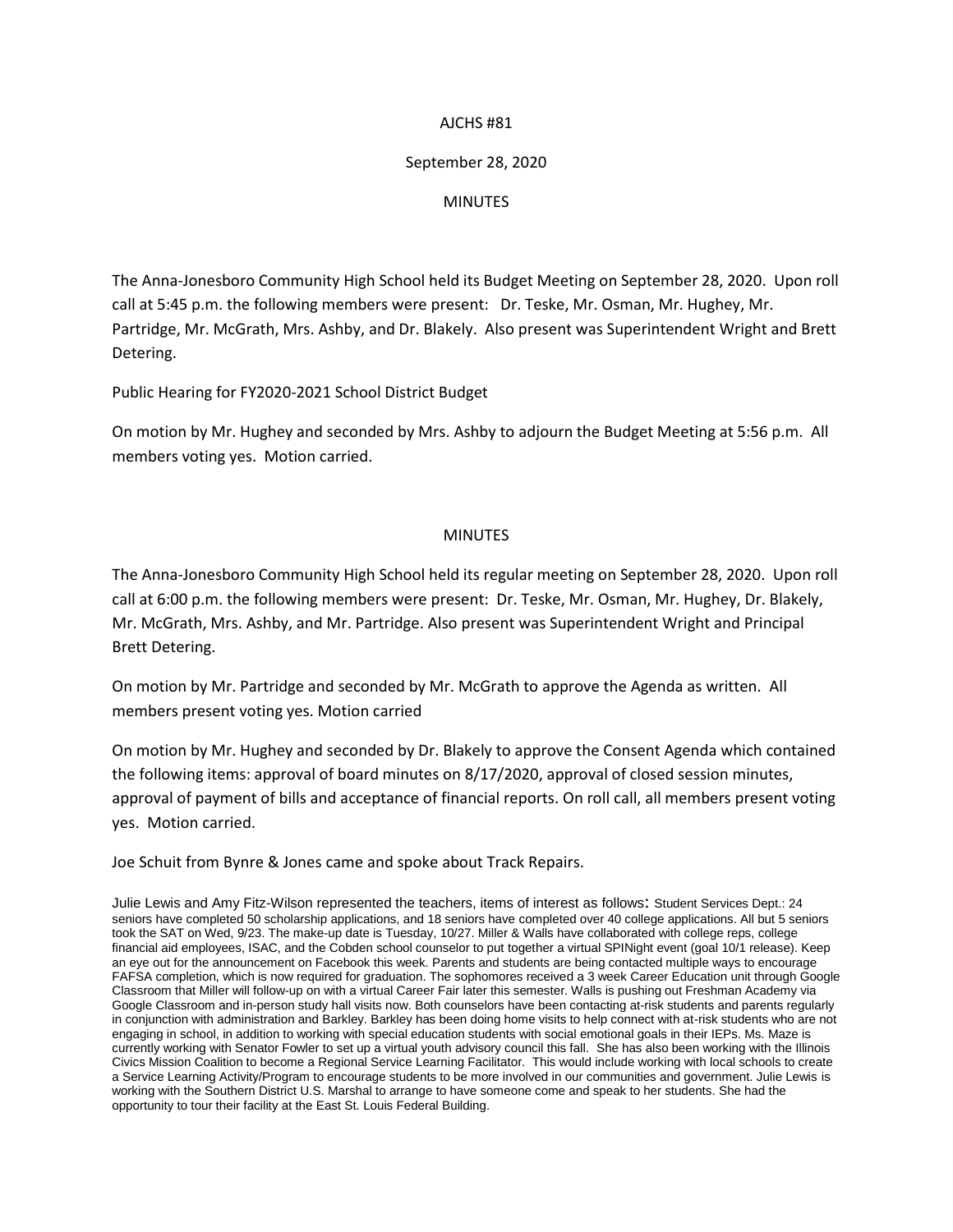Curriculum Director Finders had previously submitted a report on Remote Learning Technology and Software Applications, Remote Learning Technology for students, Social Emotional Learning, Standardized Testing Updates, and new classes being offered.

Principal Detering reported on the incomplete grades, failure report, academic support services, staff survey, and discipline.

Superintendent Wright presented on renewal rates for insurance, vehicle replacement, and updates on the current hybrid learning plan/surveys.

On motion by Mr. Hughey and seconded by Dr. Blakely for the Board to enter into closed session at 7:32p.m. for the following reasons (1) the purpose of appointment, employment, compensation, discipline, performance, or dismissal of specific employee of the public body or legal counsel for the public body, including hearing testimony on a complaint lodged against an employee of the public body or against legal counsel for the public to determine its validity. 5ILCS 120/2(c)(1) Collective negotiating matters between the public body and its employees or their representatives, or deliberations concerning salary schedule for one or more classes of employees. 5 ILCS 120/2 (c)(2) On roll call, all members present voting yes. Motion carried.

On motion by Mr. Osman and seconded by Mrs. Ashby to return to regular session at 7:59 p.m. On roll call, all members present voting yes. Motion carried.

On motion by Mr. Partridge and seconded by Mr. McGrath to Adopt of FY 2020-21 School District Budget. On roll call, all members present voting yes. Motion carried.

Mr. Wright presented the Administrator and Teacher Salary Benefits Report.

On motion by Dr. Blakely and seconded by Mrs. Ashby to approve the contract with Julie Draper for Speech Services for the 2020-2021 school year. On roll call, all members present voting yes. Motion carried.

On motion by Dr. Blakely and seconded by Dr. Teske to approve the Board Policy Updates. All members present voting yes. Motion carried.

On motion by Mr. Hughey and seconded by Mr. McGrath to approve the Resolution 20-09-28A Abating Working Cash Fund. On roll call, all members voting yes. Motion carried.

On motion by Dr. Teske and seconded by Mr. Osman to approve the Five County Regional Vocational System Joint Agreement Resolution. On roll call, all members voting yes. Motion carried.

On motion by Dr. Blakely and seconded by Mr. Hughey to approve the Memorandum of Understanding Regarding Health Insurance Benefits. On roll call, all members voting yes. Motion carried.

The Board discussed estimates for repairs needed on the track.